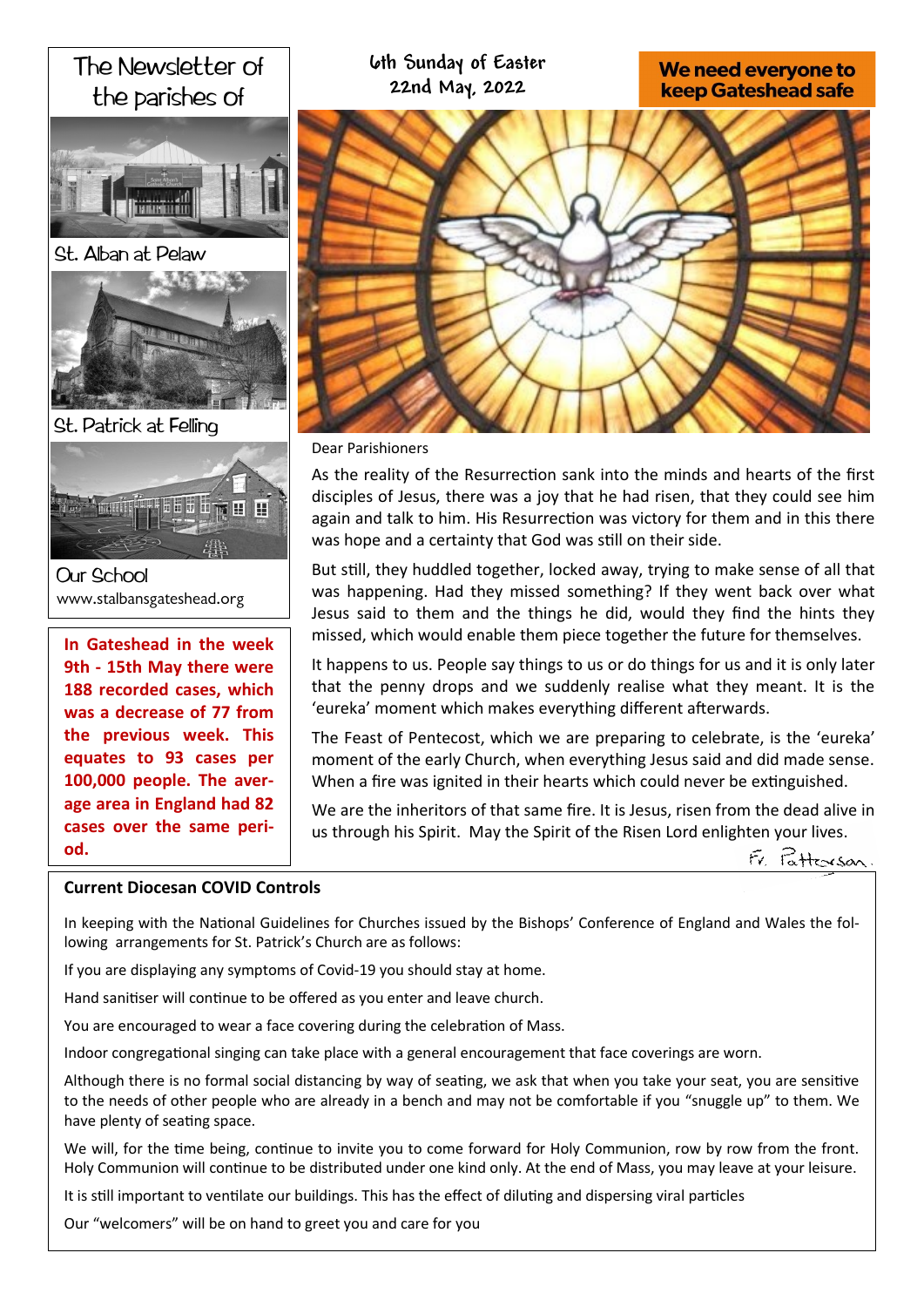# **Mass to view on line**

Mass is live streamed from our Cathedral on a Sunday. Visit the **[Cathedral website](https://www.youtube.com/channel/UC12EvW0Eqg-cFTh5i2y_EQw)**.

Alternatively, you may like to follow Mass from **the [Holy Name, Jesmond](https://www.youtube.com/channel/UCnVss0mkVR2GKS5VPJOEsDA)**. Visit the website for Mass times this week.

### **Mass Intentions**

With the exception of Sunday, Tuesday and Thursday, Fr. Patterson will celebrate Mass privately during the week for the following Intentions. *You are encouraged to wear face coverings when attending Church*, *unless you are medically exempt.*

Monday: Fr. Joe Park **Tuesday**: **10.00 in St. Patrick's Church:** Celia Morley Wednesday: Fr. Michael Hickey **Thursday**: **10.00 in St. Patrick's Church: Feast of the Ascension:** For the intentions of all our parishioners Friday**:** Private Intention Saturday: No Mass **Sunday**: **10.00 in St. Patrick's Church**: For the intentions of all our parishioners

When you are unable to celebrate Mass in Church, you may wish to make this act of spiritual communion:-

*Lord Jesus, I believe that you are present in the most Blessed Sacrament. I love you above all things and I desire to receive you into my soul. Since I cannot now receive you sacramentally, come at least spiritually into my heart. I embrace you as if you were already there and unite myself wholly to you. Never permit me to be separated from you. Amen.*

#### **Please keep in your prayers:**

- all our parishioners who are sick, housebound or in hospital and Fr. Michael Keoghan who is currently unwell.
- all those near and dear to us whose memories we cherish at this time

As of 19th May

in our country May they rest in Peace

• and Fr. Joe Park, one of our retired priests, who has died. May he rest in peace.



#### **Let us pray**

Gracious God, as we remember before you all those people who have died from the coronavirus, surround us and all who mourn with your compassion. Be gentle with us in our grief, protect us from despair and give us grace to persevere and face the future with hope. We make this prayer in Jesus Christ our risen Lord. Amen.



#### **A Prayer for Carers, Nurses and Doctors**

Lord Jesus, who healed the sick and gave them new life, be with doctors, nurses and carers, as they act as agents of your healing touch. In desperate times, keep them strong yet loving; and when their work is done, be with them in their weariness and in their tears. Amen.

### **A Prayer for Ukraine**

Father, hold the people of Ukraine deep in your heart. Protect them from violence, political gamesmanship and from being used and abused. Give the nations of the world the courage and wisdom to stand up for justice and the courage to care generously. Take from us those traits that see us pursuing our own needs and wants before those of others. Teach us to live in love, dignity and respect, following your ways. We ask this in your name and for your sake. Amen

#### **A Prayer for Eastertime**

Risen Christ, when darkness overwhelms us may your dawn beckon. When fear paralyses us may your touch release us. When grief torments us may your peace enfold us. When memories haunt us may your presence heal us. When justice fails us may your power ignite us. When apathy stagnates us may your challenge renew us. When courage leaves us may your spirit inspire us. When despair grips us may your hope restore us. And when death threatens us may your resurrection light lead us. Amen (*Annabel Shilson-Thomas)*

#### **Bishop Barron's Sunday Sermons**

Each week Bishop Barron offers a Sunday sermon which may be accessed **[here](https://www.wordonfire.org/videos/sermons/)**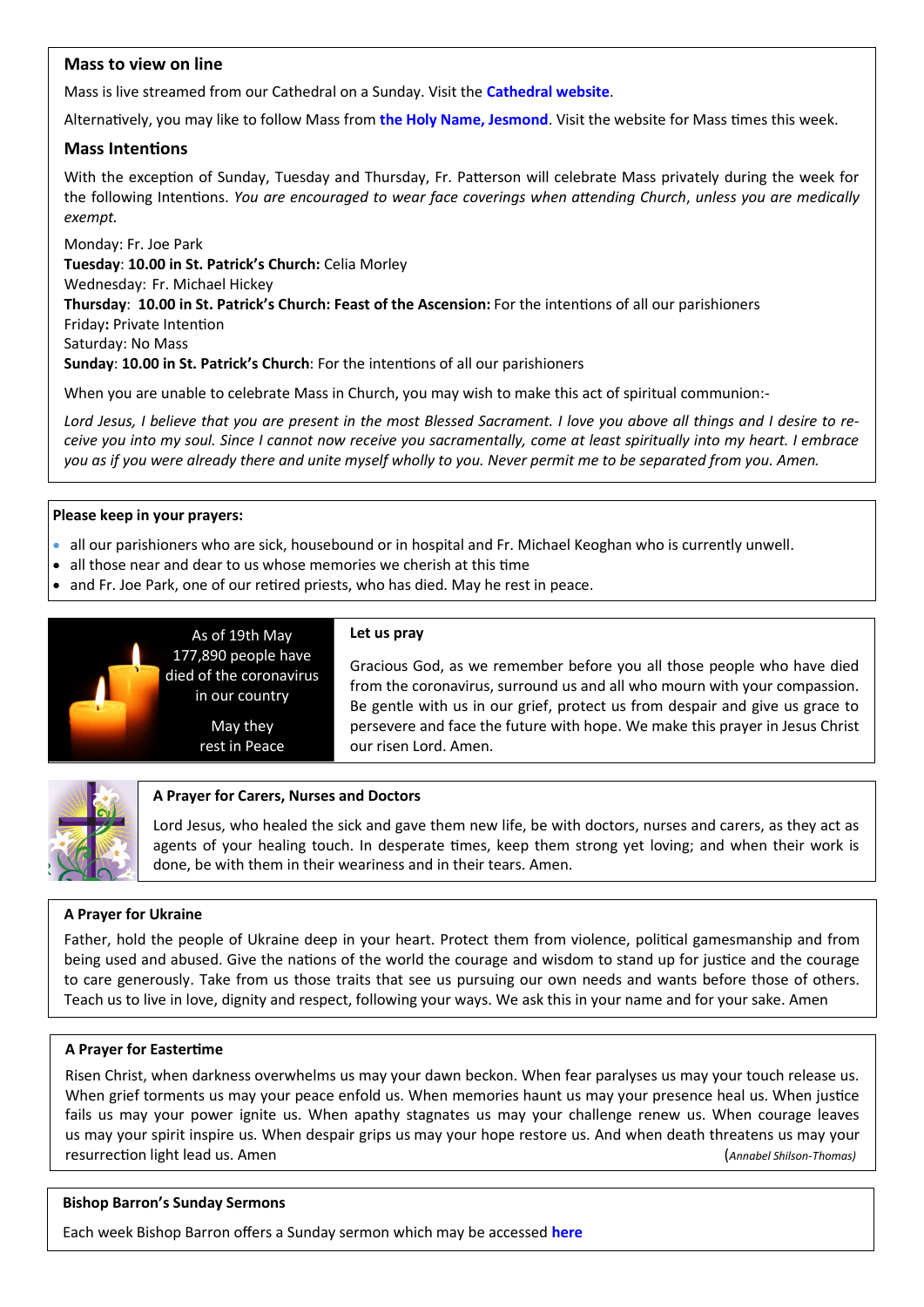### **The Past Two Years**

There is little doubt that we have all been affected one way or another by the Covid pandemic and life will never be quite the same.

We are planning to invite anyone who would value an opportunity to pause, reflect on their experiences, thoughts, feelings and memories of the past two years to come together after Pentecost.

We will try to link our feelings to the "Road to Emmaus" where the two disciples walked and talked about their memories of the time they shared with Jesus. The joys, the challenges, their fears and then their grief, telling their story to the yet unrecognised Jesus. And then there was Thomas who, from a place of fear and vulnerability, discovered Jesus inviting him to touch his wounds.

As a community of faith we need to be open to our own vulnerability and to be able to feel safe enough, like Thomas, to share our woundedness with Jesus. We need to offer an opportunity where others can feel safe, can be heard and also be a listener for others as they share their stories from the past two years.

At the Feast of Pentecost, the disciples and early followers of Jesus hiding in the upper room, received the gifts of God's Spirit enabling them to lay their fears aside and move out to live the new life of the Resurrection.

Maybe the Feast of Pentecost this year, calls us to move from a place of fear and uncertainty to a place of courage and confidence, so that like the disciples walking to Emmaus, we might recognise that Jesus was and is walking alongside us.

We hope to offer you this opportunity shortly after Pentecost Sunday, so please keep an eye of the Newsletter for more details.

# **Celebrating the Gifts of the Holy Spirit**

The Charismatic Diocesan Service of Communion (CHARIS) is organising a Mass to be celebrated on Saturday 28th May at St Mary's Cathedral, Newcastle. Praise and Worship at 13.00 followed by Mass at 13.20. After the Mass, members of the Charismatic Diocesan Service of Communion will offer a Pentecost blessing. All welcome

# **The Tyneside Circle of the Newman Association.....**

..... is restarting, after the pandemic , in St Cuthbert's Church Hall, North Shields NE29 0JB on Wednesday 25th May, 2022 at 19.30 for a talk by Fr Chris Hughes entitled "Can Theology Be Practical? Encouraging Reflective Discipleship". Everyone is welcome to attend.

# **World Communications Day**

Next Sunday, 29th May, there is an opportunity for those of you who wish, to make an offering to support the work of the Bishops' Conference Media Office which helps journalists to better understand the Church's activities, teaching and witness. Should you wish to support this cause, put you offering in an envelope marked World Communications and place it in the box as you enter the church. Those of you with sets of envelopes should find an envelope in your box.

# **Your Offertory contributions**

To reduce the demands on parish administration, we invite those of you who feel able, to consider making your weekly offering by Standing Order. The bank details you require for this are printed below.

> For St. Alban's HSBC Bank Account name: DHN Pelaw St Alban Sort code: 40-34-18 Account No: 92010984

For St. Patrick's HSBC Bank Account name: DHN Felling St Patrick Sort code: 40-34-18 Account No: 52010453

If you are a tax payer and are not a member of the parish gift aid scheme please consider joining the scheme, it costs you nothing and the parish benefits by being able to reclaim the tax you have already paid on your offering. The parish receives 25p of every £1.00 you give from HMRC. All that is required, is for you to complete a simple form which does not involve you disclosing any personal financial information and is held securely by the Diocesan Finance Office. To obtain a form, or for more information, please email St. Patrick's Gift Aid organiser at **[stpatrick.giftaid@outlook.com](mailto:stpatrick.giftaid@outlook.com)**

For the time being, enquiries concerning the Gift Aid scheme for St. Albans Church should be directed to Fr. Patterson at felling.stpatrick@rcdhn.org.uk.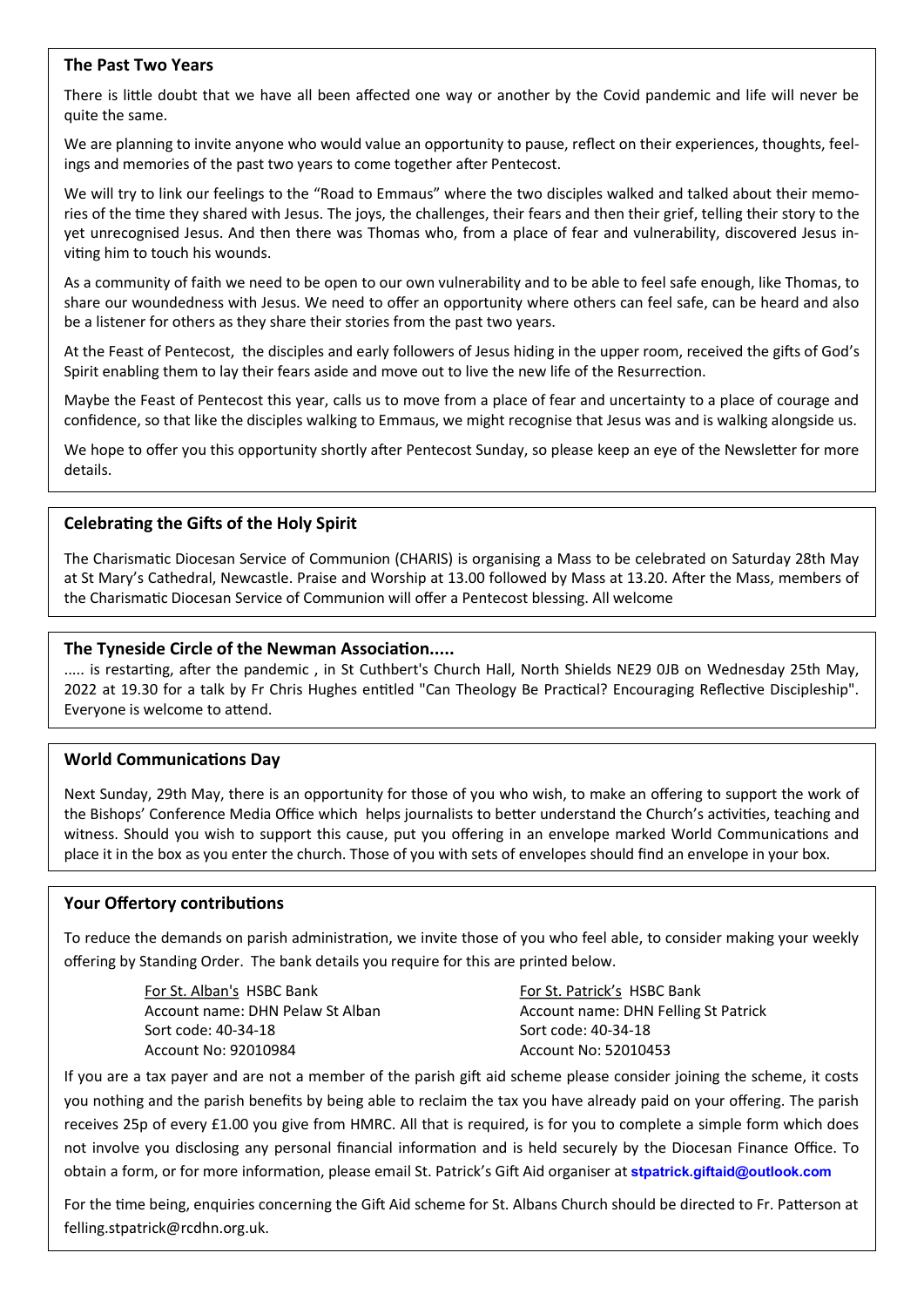# **Refreshments after Mass**

Refreshments will be served in St. Patrick's parish centre after Mass on Sunday, 5th June. As well as tea and coffee there will be the option of a "glass of fizz"

# **St. Patrick's Church needs your support**

Bishop Robert has advised Fr. Patterson that with fewer priests, their age profile and their associated health issues the responsibility for securing adequate help and support and the organisation of that support in parishes should lie with the parishioners themselves.

In the light of the Bishop's advice, Fr. Patterson requires the support of parishioners for the next phase of the reopening of St. Patrick's Church.

Rotas have now been prepared and sent out for the following:-

- Reading at Mass on Sundays
- Preparing light refreshments in the parish centre after Sunday Mass
- Helping with counting the collection
- Supporting our "welcomers" by offering to help with the opening of the Church for Mass and tidying up afterwards on weekdays and/or Sundays and, of course welcoming fellow parishioners and visitors to our church.

There is still a need for more volunteers to join the rotas in the above roles. If you are interested please email the parish office at felling.stpatrick@rcdhn.org.uk

Thanks to Maureen for completing this task. Every effort has been made to include all those who have volunteered for the above roles on the rotas. If you offered to assist with any of the above roles and have not received a rota please get in touch at felling.stpatrick@rcdhn.org.uk

### **Volunteers are still required for:-**

- Reading at Mass on Tuesdays and/or Thursdays
- assisting with the children's liturgy if/when we are in a position to restart it
- to join in the music ministry whether as an instrumentalist or singer

The more support you give will make it less demanding on any individual or group/team. It is important that we should all play our part in helping to rebuild our shared parish family.

Please indicate your offer of support by emailing the parish office at felling.stpatrick@rcdhn.org.uk.

### **Parishioners who have, in recent months, made offers of help will automatically be included in the rotas.**

# **St. Alban's Church**

The church was deep cleaned during the week at a cost of £840.00. Some additional preparatory work needs to be completed. Due to the failure of the amplifier on the sound system, we await the arrival of a replacement at a cost of £500.00. Rotas are being prepared in the hope that we can soon set a date for the reopening of the Church.

As you are aware, when meeting with Fr. Patterson, Bishop Robert expressed his concern that the current level of support offered by parishioners is not what was hoped for, but agreed with Fr. Patterson, that we could proceed with the reopening of the church, **initially for a Saturday Vigil Mass only**, to assess the level of need and support. **The church will remain closed during the week.**

The Bishop asked that the situation should be reviewed at the end of the summer.

We still need much more support in every aspect of parish life, so if you feel able to help in any way at all, please contact Terry and Christine by telephoning 0191 469 8697. *Please avoid calling at weekends and after 18.00*

Fr. Patterson hopes that you will respond positively to this opportunity to play your part in rebuilding our parish family.

# **Keys to St. Alban's Church**

There are still some keys to St. Alban's Church which have not as yet been returned. Please do so this week. This is to comply with the terms and conditions of the parish insurance. Simply place your key in an envelope with a note of your name, to enable us to identify the keyholder, and post it through the letterbox at St. Patrick's. *For security reasons keys should not be posted through St. Alban's presbytery door*.